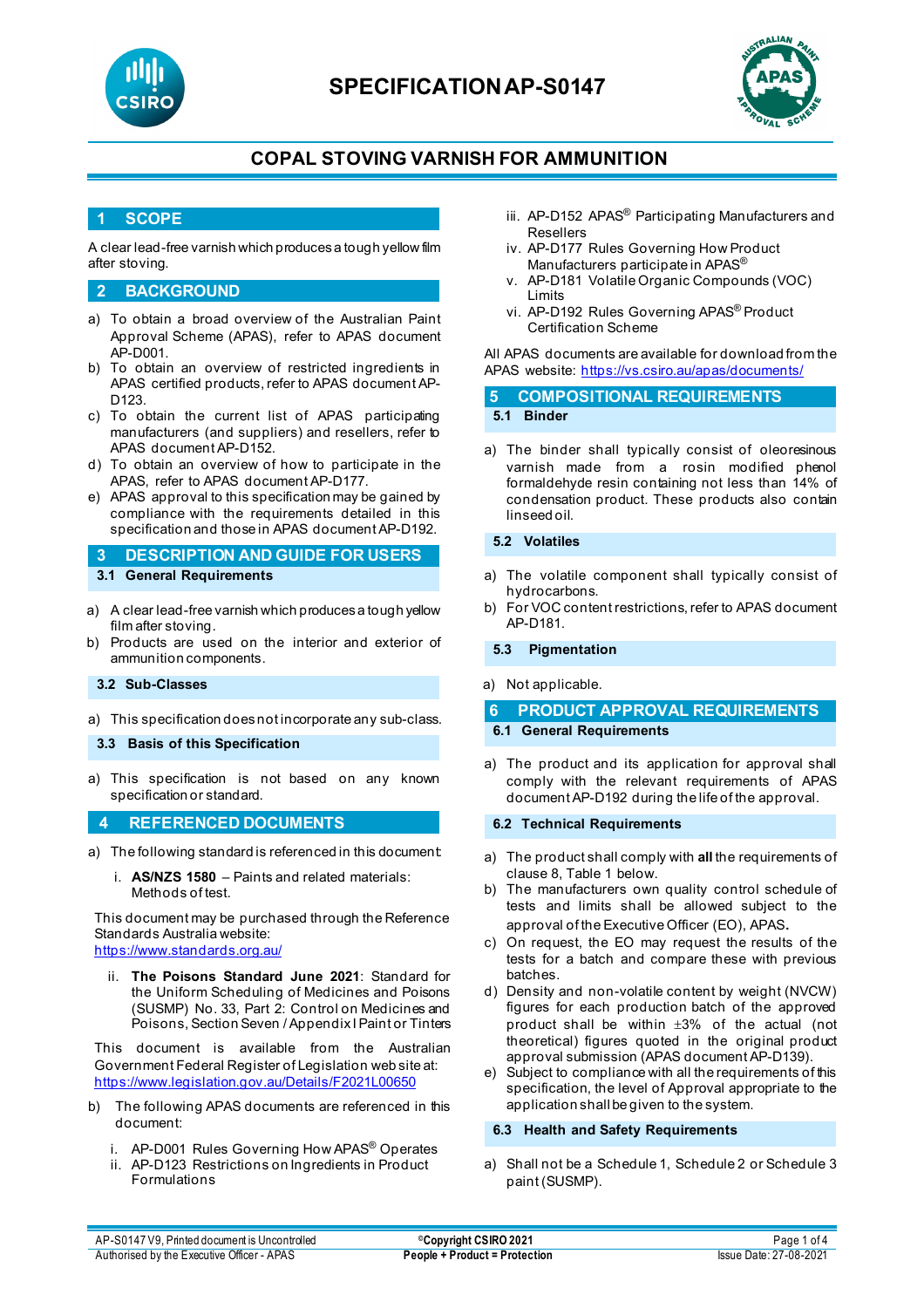



### **COPAL STOVING VARNISH FOR AMMUNITION**

- b) The manufacturer's Safety Data Sheet (SDS) must be studied closely prior to using the product and complied with during use of the product.
- c) Since the products covered by this specification contain hydrocarbon chemical solvents, the paint is flammable and should be stored away from all sources of heat or ignition.
- d) Containers should be resealed immediately after use and good ventilation provided during use to minimise the risk of fire or explosion and the long-term toxic effects of absorption of the vapour into the lungs.
- e) Care should be taken to avoid contact with the skin by the use of protective clothing and barrier cream. All pumping equipment should be adequately earthed. A full-face air fed respirator should be used when spraying.
- f) Products intended for sale in Australia shall comply with all the requirements of the SUSMP. Products intended for sale in other countries shall comply with all local WHS and environmental requirements.
- g) The product shall comply with all requirements of clause 6.3 and 6.4 of APAS document AP-D192.

#### **7 APPENDIX A Preparation of Stoved Film**

- a) Tinplate panels shall be sanded in accordance with AS/NZS 1580.105.2.
- b) One coat of the varnish shall be applied by spray to produce a dry film mass of 25-28 g/m².
- c) After allowing to stand for 15 minutes under air drying conditions according to AS/NZS 1580.101.1, the panel shall be stoved for two hours at 150°C according to AS/NZS 1580.101.3.
- d) The panel shall then be conditioned for 24 hours under air drying conditions before testing.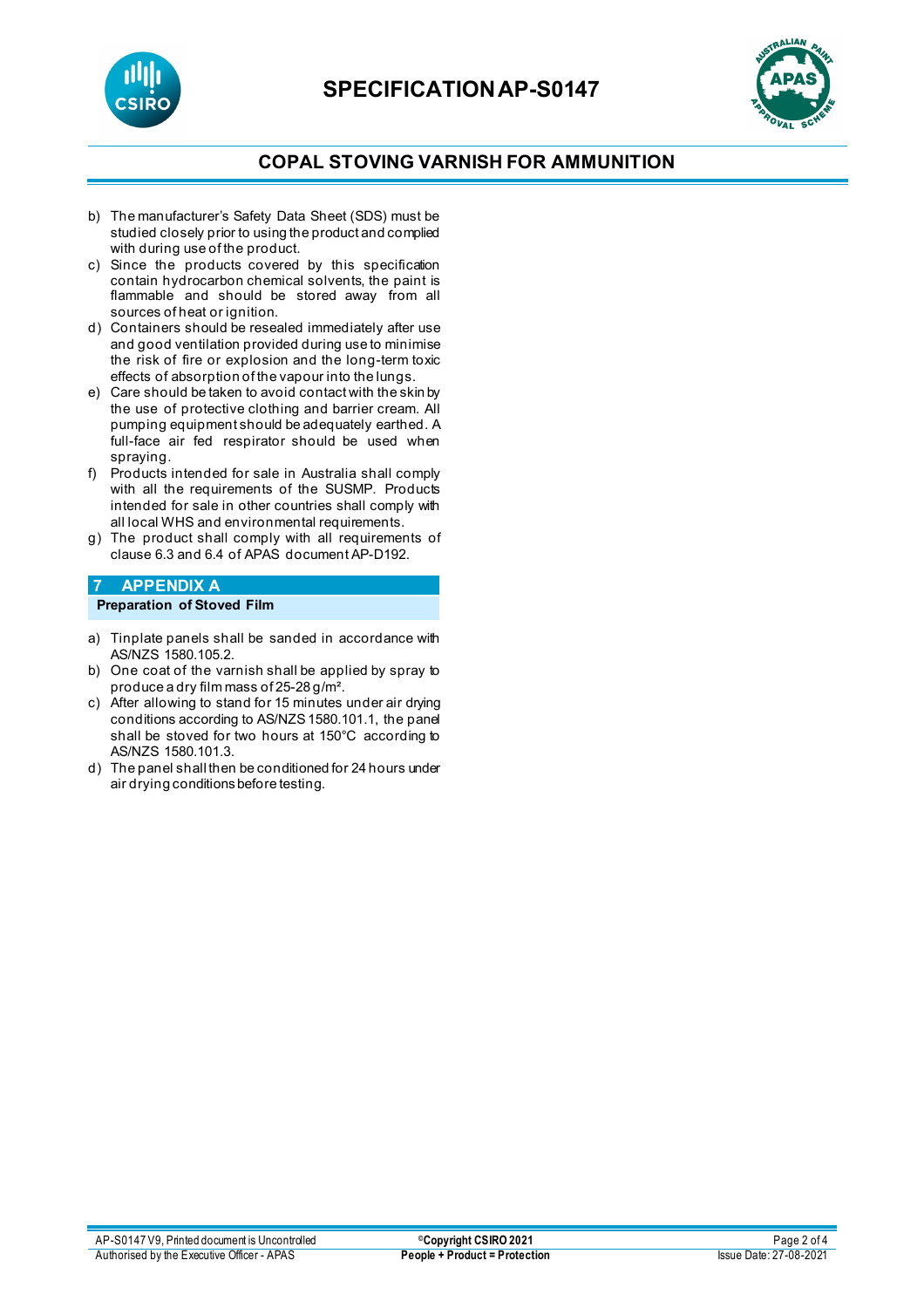

# **SPECIFICATIONAP-S0147**



## **COPAL STOVING VARNISH FOR AMMUNITION**

# **8 TABLE 1: PERFORMANCE PROPERTIES**

| <b>TEST</b>                                       | <b>AS/NZS</b><br>1580<br><b>METHOD</b> | <b>REQUIREMENTS</b>                                                                                                                      |
|---------------------------------------------------|----------------------------------------|------------------------------------------------------------------------------------------------------------------------------------------|
| Preliminary Examination                           | 103.1                                  | To be readily reincorporated. Shall be free of coarse particles, gel<br>and foreign matter.                                              |
| <b>Flash Point</b>                                | AS 2106                                | Minimum to be stated.                                                                                                                    |
| Application Properties-Air<br>Spraying            | 205.2                                  | To show uniform appearance, no running or sagging.                                                                                       |
| Non-volatile Content by Volume<br>(Volume Solids) | 301.2                                  | Minimum 45%.                                                                                                                             |
|                                                   |                                        | Volume solids may be determined theoretically from raw material<br>data except where solid constituents incorporate sealed air<br>voids. |
| Properties of Stoved Film                         | Clause 7,<br>AppendixA                 |                                                                                                                                          |
| Finish                                            | 603.1                                  | The film shall be smooth, hard, firmly adherent, continuous and free<br>of imperfections.                                                |
| <b>Bend Test</b>                                  | 402.1                                  | No cracking or loss of adhesion when bent around a 12mm mandrel.                                                                         |
| Adhesion (Knife Test)                             | 408.2                                  | The film shall be removable as a continuous film and not as brittle<br>flakes.                                                           |
| Storage Properties                                |                                        | After storage for 12 months at 16-26°C in a full 500mL container:                                                                        |
| Preliminary Examination                           | 103.1                                  | No skinning, gelation or separation.                                                                                                     |
| Finish of Stoved Film                             | 603.1                                  | The film shall be smooth, hard, firmly adherent, continuous and free<br>from imperfections.                                              |
| <b>VOC Content</b>                                | <b>APAS</b><br>AP-D181                 | Refer to APAS document AP-D181 for method and limits.                                                                                    |
|                                                   |                                        | If the APAS specification is not listed on AP-D181, a declaration of<br>VOC content is still required.                                   |